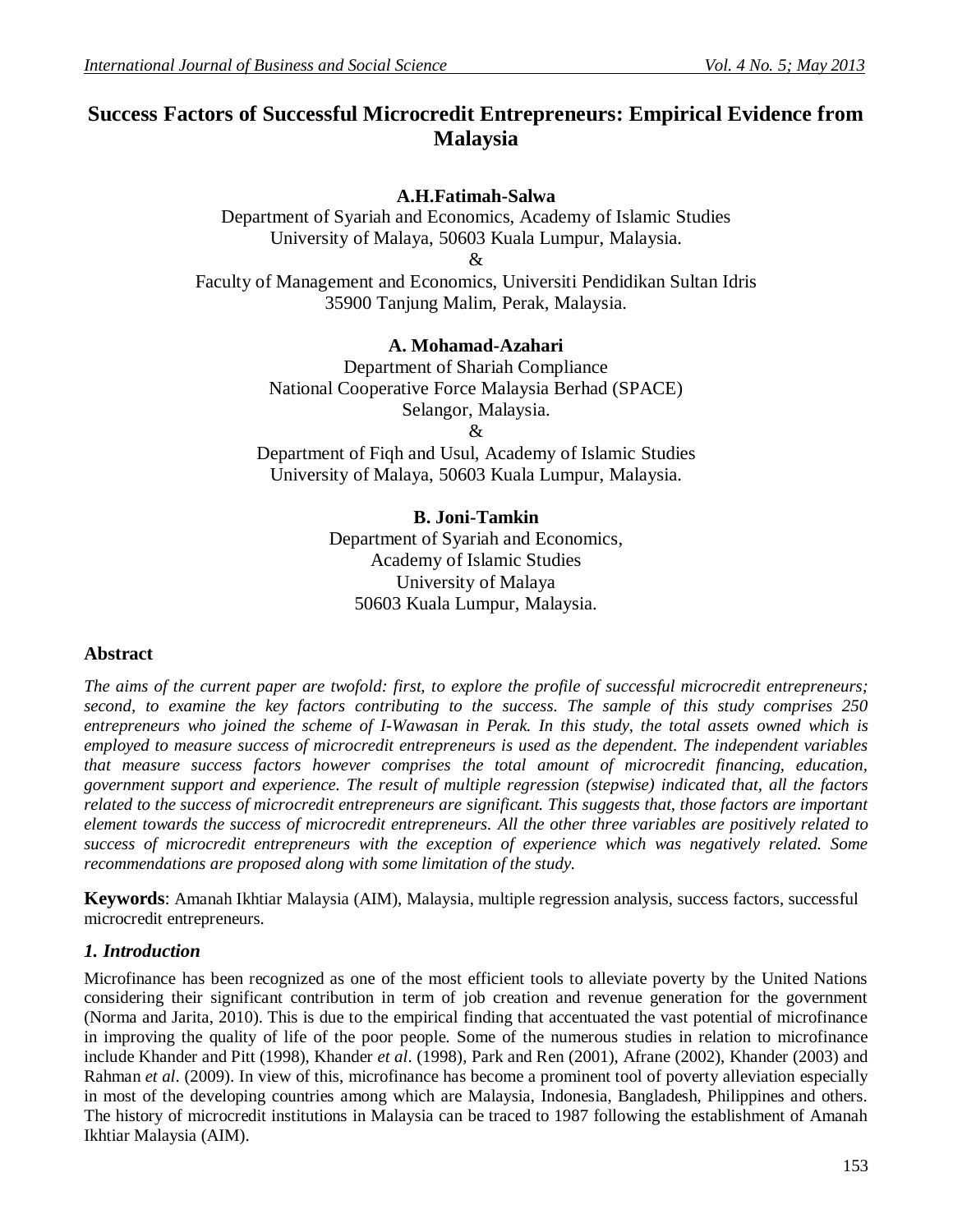AIM was established based on the model of Grameen Bank that is aimed at making micro financing accessible to the rural folks. The objective of AIM is to assist in alleviating poverty in the rural area through the provision of micro financing to the rural poor in order to provide them with a source of generating income (Norma, 2011). As part of its aim of contributing to economic development, AIM came up with the following three products of financing namely: I-Mesra, I-Srikandi and I-Wibawa. I-Penyayang or recovery financing which serves as credit enhancement has been provided by AIM to cater for any case of default. In addition, I-Bistari and I-Sejahtera are offered for the purpose of education and housing/multipurpose. In the case of failure, no legal action would be taken against the participants of AIM program (Abdullah-Al-Mamun *et al*., 2012).

Currently (until March 2013), the total amount of financing disbursed is estimated at RM 8,201,128,533 with the rate of repayment put at 99.36 percent. About 332,059 of participants who are divided into 80,968 groups have been indicated to be involved in the program (Amanah Ikhtiar Malaysia, 2013). The achievement of AIM is mainly anchor on its effective risk management capabilities. The social pressures that arise as a result of dividing the participant into groups help in motivating the participants to avoid defaulting on their micro financing. Member of the group always meet on weekly bases. This thus helps in monitoring each member and facilitates rapid repayment. In the event that a group member fails to repay, others in the group will take responsibility to raise funds to help the defaulter. AIM personnel also make field trips to monitor member projects (Norma and Jarita, 2010).

Based on the fact that, AIM is considered as the pioneer and one of the most successful microfinance institutions in Malaysia, it has attracted the attention of researchers who are interested in exploring the contributing factors to its success. Several aspect of AIM among which are institution, financing, repayment, participants and others were evaluated. Despite the successful achievement of some of the participants studies that seek to investigate the critical factors that contribute to their success are limited. The current paper thus seeks to fill this gap by exploring the profile of successful microcredit entrepreneurs and to empirically indentify the critical influencing factors to their success. Hence, the remaining of this paper is organized as follow: section two reviews the literature follow by the discussion of data and methodology used which are discussed in section 3. The empirical finding is presented in section 4 and section 5 consists of conclusion together with some recommendations and limitations of study.

## *2. Literature review*

## **2.1 Success of entrepreneurs**

Several definitions of entrepreneurial success exist in the literature. According to Zinger *et al.* (2001) and Rhodes and Butler (2004), entrepreneurial success has been defined in term of two main aspect namely, objective (financial) and subjective (non-financial). The entrepreneurs are considered as successful based on their financial performance that are measured in term of return on asset (Masuo *et al*., 2001), return on investment (Gadenne, 1998), asset owned (Norma dan Jarita, 2010;, Nwachukwu, 1995; Paige dan Littrell, 2002), profit (Orser *et al.,*  2000), income (Paige dan Littrell, 2002; Duchesneau dan William, 1990; Haber dan Reichel, 2005; Orser *et al.,* 2000).

On the other hand, the non-financial aspect of performance comprises of factors like customers satisfaction, personality development and awareness of entrepreneurs (Masuo *et al*., 2001). In line with that, McClelland *et al*. (2005) further added the satisfaction of entrepreneurs to measure the society necessities and wants as nonfinancial indicator of success. Based on this, this study employs financial performance in term of the value of asset owned by the entrepreneurs as indicator of success.

#### **2.2 Success factors of entrepreneurs**

There are several factors that influence the success of entrepreneurs. Among them is the microcredit financing which significantly contribute to the success and also positively affect those entrepreneurs who are previously poor. Indeed, the impact of such financing to entrepreneurs go a long way to improve the betterment of poor people in term of income, output, investment and welfare (Copestake *et al*., 2001; Kuzilwa, 2005, Carter and Shaw, 2006; Hietalahti dan Linden, 2006).

In line with the previous literature discussed, the following hypothesis is developed: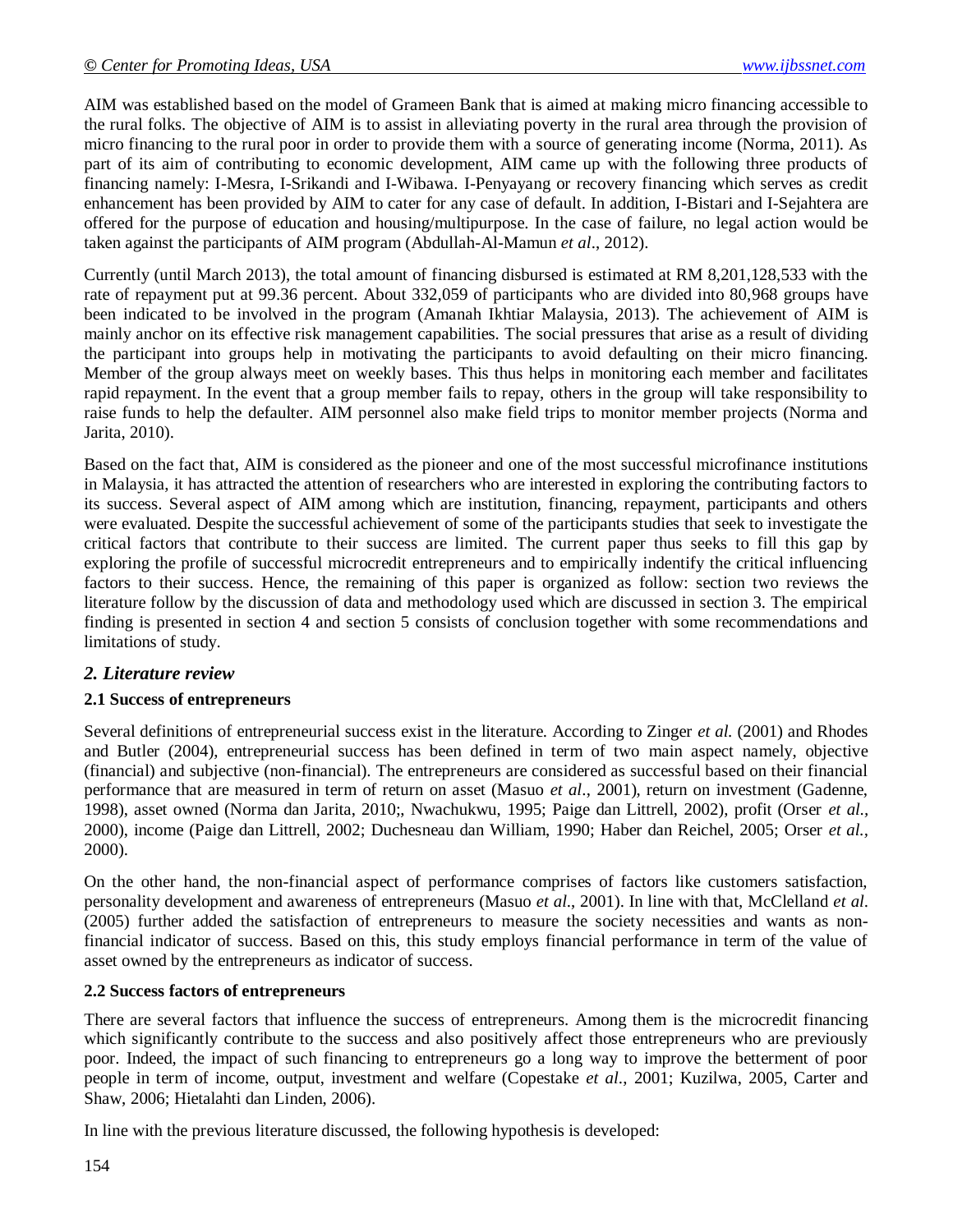### *H1: Microcredit financing is positively related to the success of microcredit entrepreneurs.*

In many developing countries including Malaysia, government plays a crucial role towards the success of entrepreneurs. According to Yusuf (1995), government support came in many forms among which are financial and technical assistant, training program, development and consultancy, information resources and so on. Many studies which include Sarder *et al.* (1997), Bowen dan De Clercq (2008) and Minniti (2008) described the crucial role of government towards the success of entrepreneurs. The government assistance which include training program, contributes significantly and positively impact the success of entrepreneurs (Cheston and Kuhn, 2002; Jill et al., 2007; Kuzilwa, 2005). Through the training program, the entrepreneurs are expected to be well equipped in term of knowledge and skills necessary in effectively managing their business and which subsequently result to their success. As such, the hypothesis is developed:

### *H2: Government assistance is positively related to success of microcredit entrepreneurs.*

Studies done by Luissier and Pfeifer (2001), Masuo *et al*. (2001), Thapa (2007), Bhutta *et al*. (2008) and Wijewardena *et al*. (2008) indicated the significant and positive relationship between education and the success of entrepreneurs. As suggested by those studies, educated entrepreneurs are more likely to identify their potentials as well as the business opportunities. The ability to recognize the potentials and opportunities thus lead to higher earnings and satisfaction (Ardichvili *et al.*, 2003). For Gerber (2001), formal education leads to competent and skillful entrepreneurs which play significant role in managing their business. In addition, the higher the education of the entrepreneurs, the better the experience of the entrepreneurs which therefore, lead to the wider exposure of the business and success (Luissier dan Pfeifer, 2001). Based on the above arguments, the following hypothesis is developed:

### *H3: Education is positively related to success of microcredit entrepreneurs.*

The entrepreneurs who have past experience before managing their current business tend to be more successful than inexperienced one (Brush and Hisrich, 1991; Coulter, 2003). According to Luissier dan Pfeifer (2001), the experienced entrepreneurs possess the ability to effectively handle problems as they occur by applying the experience they had. Several studies include Harada (2003), Coulter (2003), Alowaihan (2004), Raduan *et al*. (2006), Syed Wajahat (2011) and Muhammad Amjad Saleem (2012) are in support of the fact that, experience has significant positive relationship with the success of entrepreneurs which thus result to the formulation of the following hypothesis:

#### *H4: Experience is positively related to success of microcredit entrepreneurs.*

## *3. Research Methodology*

The respondent of the current study comprises of Malaysians who are recipient of microcredit financing program provided by Amanah Ikhtiar Malaysia (AIM. However, the study limited the sample only to those who joined the scheme of I-Wawasan due to several reasons. One of the reasons is that the amount of such financing constitutes the highest and only those successful entrepreneurs are eligible to get it. Besides that, the duration of the financing range between 10 years and more. In addition to that, the study only limited the sample to those residing in the state of Perak, which is the largest number of successful microcredit entrepreneurs.

The data of this study is obtained from the database of AIM. The database was recently updated in March 2013. Since the information needed is available in the database, the systematic probability sampling proposed by Chua (2011) has therefore been applied. Consequently, 250 respondents were selected to participate in this study.

In this study, the dependent variable is measured based on the total value of assets owned by the entrepreneurs such as houses, vehicles, lands, fixed deposit and so on. In this case, only assets owned by the entrepreneurs after joining the AIM program are taking into consideration. Besides that, the source of money must come from the business earnings while others sources are excluded.

Four independent variables have been used in the study. The first one is total amount of financing throughout the program given by AIM to the entrepreneurs which is measured in Ringgit Malaysia (RM). The second variable is the assistance of Malaysian government in term of the number of training attended by the entrepreneurs.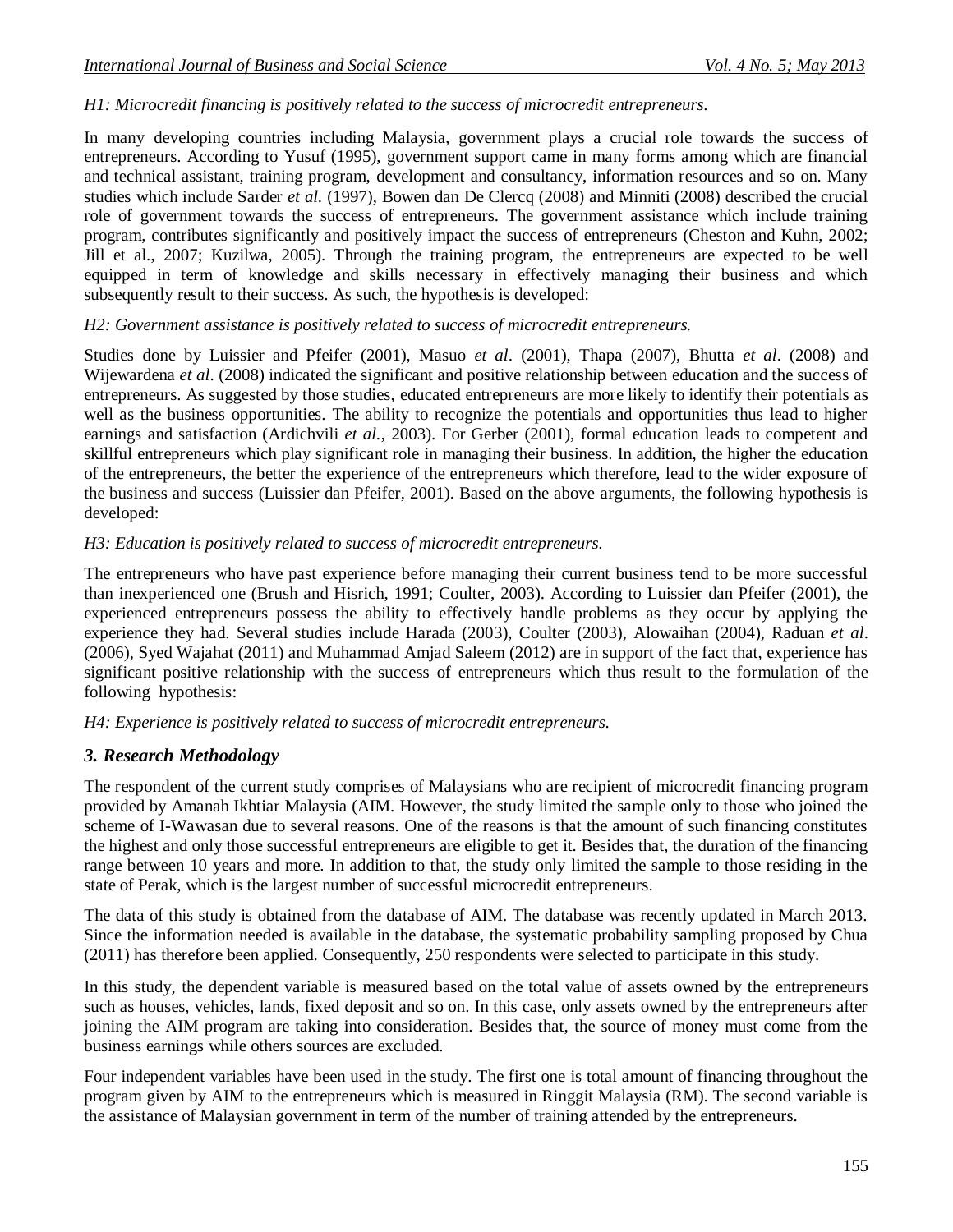The third one is education which is measured by the number of years in school and the last one is the level of experience gained before managing their current business. To analyze the data, the study employs two methods of analysis which are descriptive and multiple regression (stepwise).

## *4. Empirical findings*

This section is divided into two parts which are the description of respondents and the result of the multiple regression. Table 1 reports the descriptive statistic of the respondents' profile. As indicated in table 1, the successful microcredit entrepreneurs consist of 100 percent women since the whole AIM participants in Perak are women. In term of age, 22.4 percent that amount to 56 and 21.6 percent who consist of 54 respondents are categorized under 46–50 and 51–55. Furthermore, 8 percent are of age equal 35 years old or less while the youngest is 29. About 9.2 percent of entrepreneurs are of aged equal or more than 56 years old and the oldest is 72 years. In term of religious belief, majority of the respondents are Muslim (96.8 percent) and others (3.2 percent) are non-Muslim.

In term of the marital status of the respondents, the overwhelming majority of respondents are married (84.4 percent), while 10.4 and 4.8 percent are divorced and unmarried respectively. In general, the entrepreneurs are literate. All the respondents have formal education with the least of primary school (6 percent). More than half of the respondents (52.8 percent) have Malaysia Certificate of Education (Sijil Pelajaran Malaysia or SPM) and 38 percent of them have Lower Certificate of Education (Penilaian Menengah Rendah or PMR). The highest education level among the respondents is diploma (8 percent). In term of industry classification, almost half of the respondents (44.8 percent) are involved in the production industry such as food production, ceramic, furniture and so on. Besides that, 39.2 percent (98) of them are in trading industry and only 16 percent (40) are involved in services industry. The examples of trading activities are selling cosmetics, textile and mini market while services include hotel, motel, car workshop and so on.

Below are the processes follow to test the underlying assumptions for multiple regression. Some of the tests carried out include analysis of normality, multicollinearity, independence of residuals and outliers. To test normality, the data is assumed to be normally distributed since the number of samples in the study is 250 which is sufficient for the analysis. Based on the tolerance level and VIF, it can be concluded that there is no multicollinearity problem since both are in the acceptable range. This thus indicated that, all the tolerance values are greater than 0.1 and all VIF values are less than 10. Furthermore, the result of the Durbin-Watson value is 1.913 which is very close to 2. This therefore suggests that, the assumption of autocorrelation is not violated. The outliers have no influence on the regression model since the Cook's Distance and Centered Leverage are in the acceptable range. Therefore, the underlying assumptions for multiple regression are fulfilled. The result of the multiple linear regression is presented in Table 2. Based on the output, the model explains 97.5 percent of the variance of the success of microcredit entrepreneurs. Four factors included in the model which are total amount of financing, government support, education, and experience have been indicated to significantly contribute to the success (in term asset value) of microcredit entrepreneurs. However, all factors are positively significant with the exception of experience.

Regarding the amount of financing given by AIM to the microcredit entrepreneurs, the standardized coefficient (beta) is significant  $(p<0.01)$  and positive which therefore support the first hypothesis of this study. Hence, this suggests that, the more the amount of financing given by AIM to the entrepreneurs, the more the possibility of success microcredit entrepreneurs. Furthermore, the result of this study also revealed that, government support in term of providing training significantly  $(p<0.01)$  contribute to the success of microcredit entrepreneurs which thus support the second hypothesis. The examples of training provided are business management, accounting management, financial management, marketing management and so on. Training program therefore significantly contribute to the success of the entrepreneurs based on the fact that, it can help them in term of knowledge, enhancing productivity and their ability to be successful.

Besides that, the result demonstrates that, education as important factor which is significantly and positively contributes to the success of entrepreneur. For this variable, the p-value is less than  $0.05$  (p $<0.05$ ) and the standardized coefficient (beta) value is positive which thus support the third hypothesis of t his study. Finally, the experience variable is significant ( $p<0.01$ ), but the standardized coefficient (beta) is negative. The negative sign indicated that the respondents who have less business experience tend to possess more valuable asset, vice versa.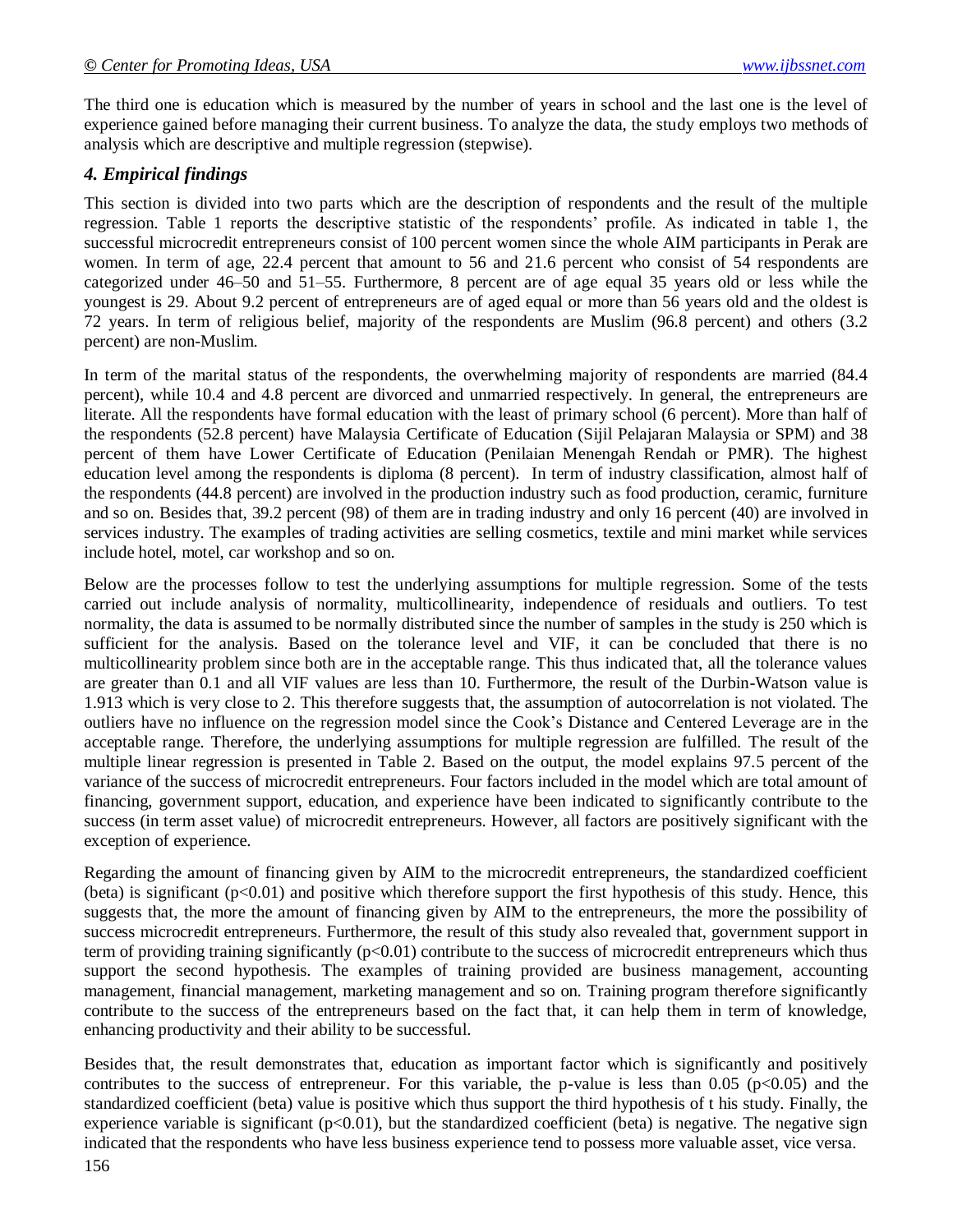Even though all respondents have some experience before doing the current business, all these things could not be applied. This scenario is likely to be caused by several factors like different type, size, market, location of business. Furthermore, the microcredit entrepreneurs have strong character to succeed. Therefore, the experience tends to be negatively related.

#### *5. Recommendation and Limitation*

Based on the current practice, the minimum and maximum amount of financing disbursed by AIM are ranged from RM1, 000 to RM50, 000. The amount is substantially small as compared to that of other financial institutions like bank. Since the finding of the study revealed the significant and positive contribution to the success of microcredit entrepreneurs, it is therefore advisable to increase the amount of financing. This is based on the necessity of adequate capital requirement that is needed to expand the business size, acquire more inventories, increase productivity and so on. The more capital they have, the more the success that could be achieved.

For the microcredit entrepreneurs, the Malaysia government provides several types of training to equip the knowledge and skills required. However, only the chosen and selected entrepreneurs are eligible to participate in the training since the number of AIM members is growing. Normally, the opportunity is given to the entrepreneurs who have position like leader in the group. Subsequently, some entrepreneurs might benefit from the program while some could be denied of the opportunity. Since the finding of the study confirms the significant and positive effect of training to the success of microcredit entrepreneurs, all entrepreneurs are therefore advised to strive to grab the opportunities and attend the training program. In order to conduct the training with the minimal cost, the training can be conducted in several ways among which are video, teleconferencing and others. Besides that, the entrepreneurs can also improve their knowledge and skills through education considering the finding of this study. Nowadays, many institution of higher learning especially in Malaysia offer the entrepreneurship courses on full and part time basis. In line with this, the government of Malaysia also provides several scholarships to support education in higher level. Due to the time and cost limitation, the respondents are only limited to the successful microcredit entrepreneurs in AIM. For future research, more respondents can be considered in order to help in generalization.

#### *Acknowledgement*

The authors acknowledge the financial support from University of Malaya, Malaysia for this research (Project Number: PS 0352012 A).

#### *References*

- Abdullah-Al-Mamun, Joseph Adaikalam and Sazali Abdul Wahab, 2012, Investigating the Effects of Amanah Ihktiar Malaysia's Microcredit Program on Their Clients Quality of Life in Rural Malaysia. *International Journal of Economics and Finance*, 4 (1), pp. 192-203.
- Afrane, S, 2002, Impact Assessment of Microfinance Interventions in Ghana and South Africa A Synthesis of Major Impacts and Lessons. *Journal of Microfinance*, 4 (1), pp. 37-58.
- Alowaihan, A. K, 2004, Gender and Business Performance of Kuwait Small Firms: A Comparative Approach. *International Journal of Commerce & Management*, 3 (4), pp. 69-82.
- Amanah Ikhtiar Malaysia[, http://www.aim.gov.my/~cms/index.html,](http://www.aim.gov.my/~cms/index.html) 10 March 2013.
- Amit, R., MacCrimmon, K., Zietsma, C. and Oesch, J., 2000, Does money matter? Wealth attainment as the motive for initiating growth-oriented technology ventures. *Journal of Business Venturing*, 16(2), pp. 119-143.
- Ardichvili, A., Cardozo, R. and Ray, S., 2003, A Theory of Entrepreneurial Opportunity Identification and Development. *Journal of Business Venturing*, 18, pp. 105- 123.
- Bowen, H. P. and De Clercq, D., 2008, Institution Context and the Allocation of Entrepreneurial Effort. *Journal of International Business Studies*, 39 (4), pp. 747-767.
- Brush, C. G. and Hisrich, R. D., 1991, Antecedent Influences on Female Owned Business. *Journal of Managerial Psychology*, 6 (2), pp. 9-16.
- Carter, S. and Shaw, E., 2006, *Women's business ownership: Recent research and policy developments.* UK: Small Business Service.
- Cheston, S. and Kuhn, L., 2002, *Empowering women through microfinance. A case study of Sinapi Aba Trust,Ghana.*  USA: Opportunity International.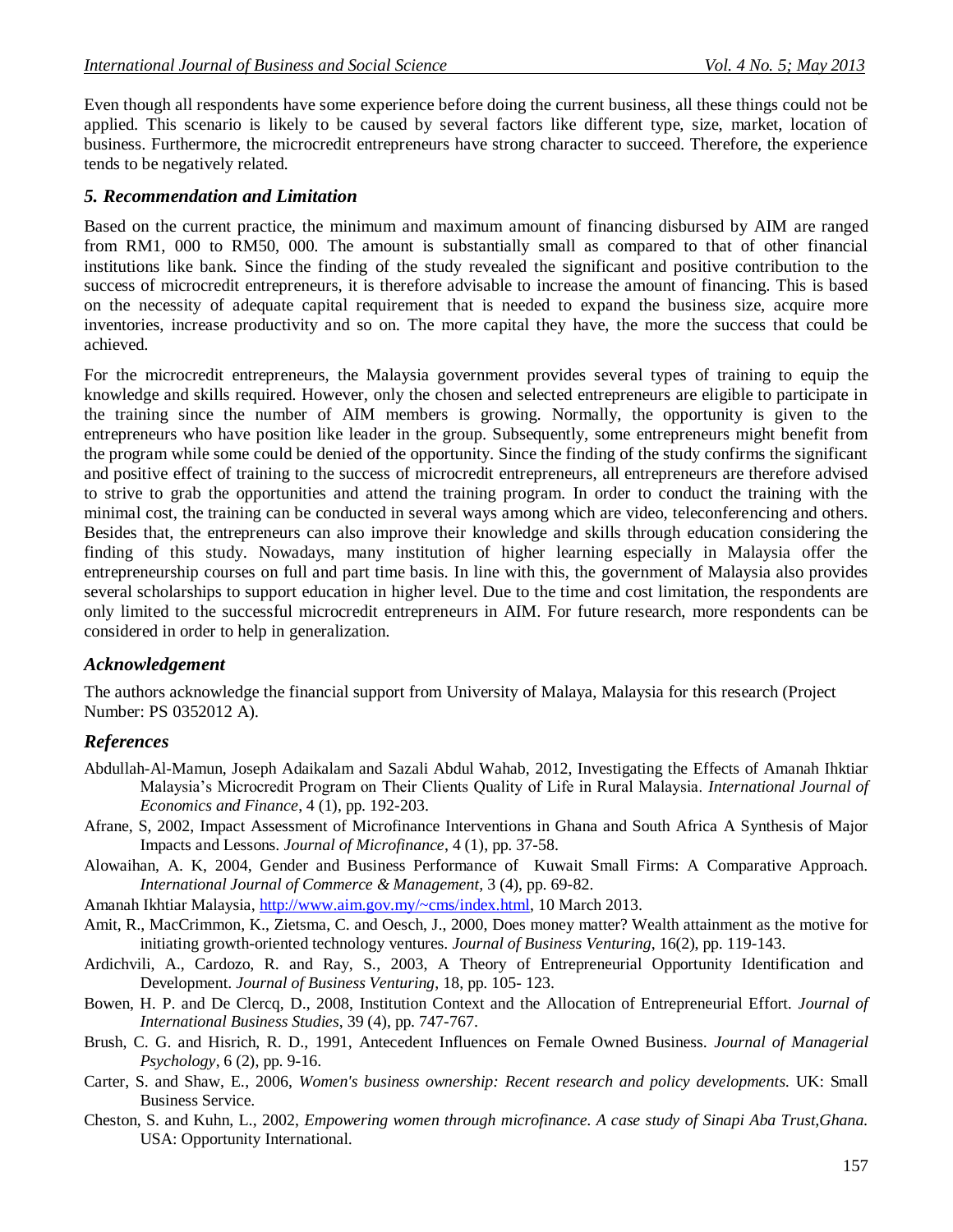Chua Yan Piaw, 2011, *Kaedah Penyelidikan (Buku 1) (Edisi 2)*. Malaysia: McGraw Hill.

- Copestake, J., Bhalotra, S. and Johnson, S., 2001, Assessing the Impact of Microcredit: A Zambian Case Study. *The Journal of Development Studies*, 37 (4), pp. 81-100.
- Coulter, M. 2003. *Entrepreneurship in Action*. New Jersey: Prentice Hall.
- Duchesneau, D. A. and William, B. G., 1990, A Profile of New Venture Success and Failure in an Emerging Industry. *Journal of Business Venturing*, 5 (5), pp. 297-312.
- Gadenne, D. ,1998, Critical Success Factors for Small Business: An Inter-Industry Comparison. *International Small Business Journal*, 17 (l), pp. 36-57.
- Gerber, T. P., 2001, Paths To Success: Individual and Regional Determinants of Self-Employment in Post-Communist Russia. *International Journal of Sociology*, 31, pp. 3-37.
- Haber, S. and Reichel, A., 2005, Identifying Performance Measures of Small Ventures The Case of Tourism Industry. *Journal of Small Business Management*, 43 (3), pp. 257-283.
- Harada, N., 2003, Who Success as an Entrepreneur? An Analysis of the Post-Entry Performance of New Firms in Japan. *Japan and World Economy*, 15 (2), pp. 211-222.
- Hietalahti, J. and Linden, M., 2006, Socio-Economic Impacts of Microfinance and Repayment Performance: A Case Study of Small Enterprise Foundation, South Africa. *Progress in Development Studies*, 6 (3), pp. 201-210.
- Jill, K. R., Thomas, P. C., Lisa, G. K. and Susan, S. D., 2007, Women entrepreneurs preparing for growth: The influence of social capital and training on resource acquisition. *Journal of Small Business and Entrepreneurship*, 20 (1), pp.169-181.
- Khandker, S. R., 2003, Microfinance and Poverty: Evidence Using Panel Data from Bangladesh, *World Bank Policy Research Working Paper 2945*, Washington D.C.
- Khandker, S. R. and Pitt, M., 1998, The Impact of Group-Based Credit Programs on Poor Households in Bangladesh: Does the Gender of Participants Matter? *Journal of Political Economy*, 106, pp. 958-96.
- Khandker, S. R., Samad, H. A. and Khan, Z. H., 1998, Income and Employment Effects of Microcredit Programmes: Village-Level Evidence from Bangladesh. *Journal of Development Studies*, 35 (2), pp. 96-124.
- Kuzilwa, J., 2005, The Role of Credit for Small Business Success: A Study of the National Entrepreneurship Development Fund in Tanzania. *The Journal of Entrepreneurship*, 14 (2), pp. 131-161.
- Lussiers, R. N. and Pfeifer, S., 2001, A Crossnational Prediction Model for Business Success. *Journal of Small Business Management*, 30 (3), pp. 228- 239.
- Masuo, D., Fong, G., Yanagida, J. and Cabal, C., 2001, Factors Associated with Business and Family Success: A Comparison of Single Manager and Duel Manager Family Business Households. *Journal of Family and Economics Issues*, 22 (1), pp. 55-73.
- Minniti, M., 2008, The Role of Government Policy on Entrepreneurial Activity: Productive, Unproductive or Destructive? *Entrepreneurship Theory and Practice*, 32 (5), pp. 779-790.
- Muhammad Amjad Saleem ., 2012, The Impact of Socio- Economic Factors on Small Business Success. *Malaysia Journal Society and Space*, 8 (1), pp. 24-29.
- Nor Ghani, M. N., Abdul Razak, D. and Mohd Ali, M. N., 2002, The Contribution of Zakat as an Income Creating Asset in Selangor and Wilayah Persekutuan, Malaysia. *Jurnal Ekonomi Malaysia,* 36, pp. 68-80.
- Norma Md Saad and Jarita Duasa, 2010, Determinants of Economic Performance of Micro-Credit Client and Prospect of Islamic Microfinance in Malaysia. *ISRA International Journal of Islamic Finance*, 2 (1):, pp. 113-130.
- Norma Md Saad and Jarita Duasa, 2010, Determinants of Economic Performance of Micro-Credit Client and Prospect of Islamic Microfinance in Malaysia. *ISRA International Journal of Islamic Finance*, 2 (1), pp. 113- 130.
- Norma Md. Saad, 2011, Selecting High-Income Generating Activities for Micro-Entrepreneurs: The Case Study of Amanah Ikhtiar Malaysia. *International Journal of Humanities and Social Sciences*, 1 (5), pp. 258-264.
- Nwachuckwu, O. C., 1995, CEO Locus of Control, Strategic Planning, Differentiation, and Small Business Performance: A Test of Path Analytic Model. *Journal of Applied Business Research*, 11, pp. 9-14.
- Orser, B. J., Hogarth-Scott, S. and Riding, A., 2000, Performance, Firm Size and Management Problem Solving. *Journal of Small Business Management*, 38 (4), pp. 42-58.
- Paige, R. C. and Littrell, M. A., 2002, Craft Retailers' Criteria for Success and Associated Business Strategies. *Journal of Small Business Management*, 40 (4), pp. 314-331.
- Park, A. and Ren, C., 2001, Microfinance with Chinese Characteristics. *World Development*, 29 (1).